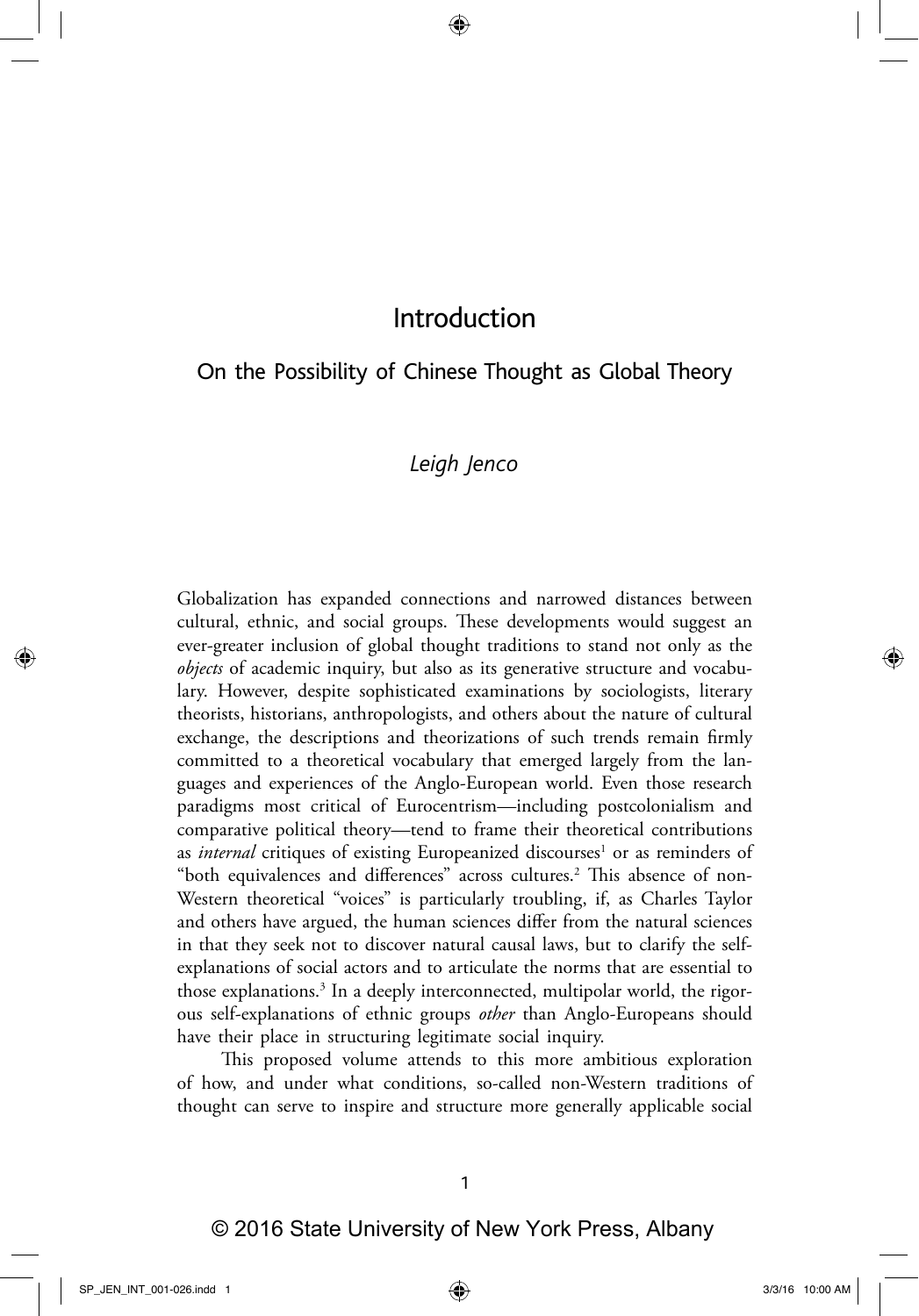and political theory, with a particular focus on Chinese thought. Contributors inquire specifically about the conditions, both domestic and international, under which scholars within and outside the Sinophone academic world can move Chinese theories and experiences from "local knowledge" to "universal knowledge"—and in the process "rethink China" (*chong si Zhongguo*), as scholars such as Zhao Tingyang have recently urged us to do.4 These essays therefore aim to do more than simply point out how "Western" universality can be self-reflexively interrogated, even as they reject the existence of some prefigured "core" of religious or social values readily transportable to the late-modern West. Their task is thus an inherently theoretical one, in that they ask how the distinct experiences motivating the production of new knowledge for and within particular Chinese locales (such as Maoism or contemporary Chinese engagements with democracy) might be reinscribed with more general significance.

This approach contrasts with dominant approaches to Asian thought since the 1990s, when the "Asian Values" debate piqued interest in the possibility of a distinctly Asian perspective on sociopolitical questions. Such scholarship often articulates some given set of values purportedly held by peoples of the Asian region,<sup>5</sup> or attempts to discover "Chinese" analogues of particular Western concepts such as democracy or justice.<sup>6</sup> In contrast, this volume does not focus directly on how the terms of Confucianism or Chinese thought can be "modernized." Rather, contributors explore, through example, the possibility that scholars of any national background might work *from* or *within* particular non-Western intellectual discourses (of which Confucianism is only one among many others) to produce rigorous contributions to existing work in the humanities and the social sciences. Along the way, we interrogate rather than assume the conditions under which particular forms of Chinese knowledge, values, or ideas come to be seen as useful or relevant. Instead of constructing an equivalence between "local" Chinese findings and some more "universal" theory such as Marxism or democracy, these chapters explore how the comparison might be reversed to accord Chinese experiences more authoritative generality. Much as, for example, the French Revolution is seen not as some local iteration of democratic practice or its "renewal from the margins,"7 but as itself a meaningful and constitutive embodiment of democratic principles offering lessons to anyone interested in "democracy," so too should Chinese experience come to be seen as embodying more widely generalizable insight.

This volume therefore seeks to explore the conditions under which knowledge might become applicable to other contexts beyond those that produced it. The implications of this shift is diverse, and extend into a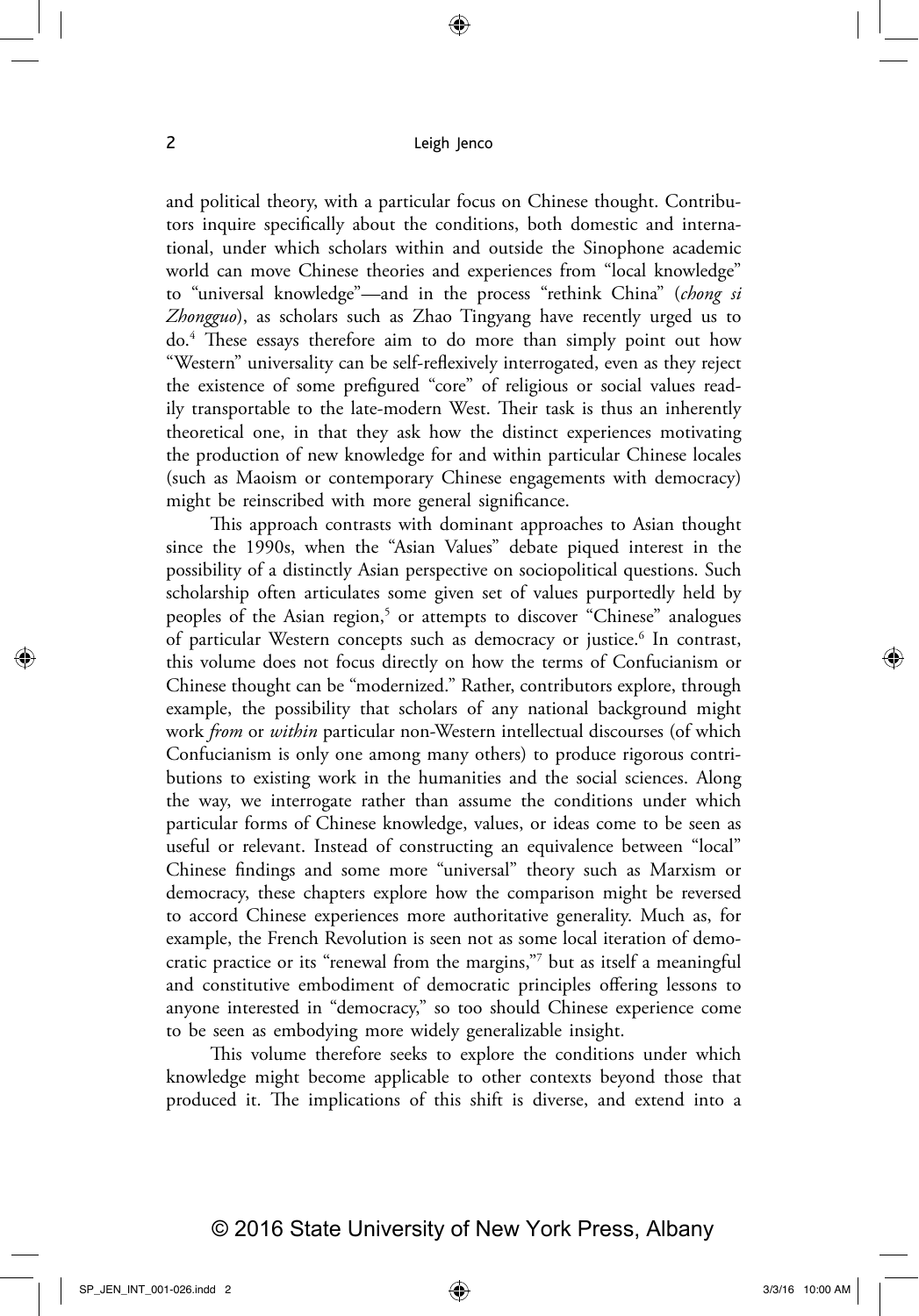wide variety of established disciplines. In this volume contributors examine some of the consequences for research in anthropology, philosophy, history, sociology, political theory, and economics, but their analyses are careful to consider the ways in which Chinese thought may offer alternative, disciplinary homes to shelter new ways of thinking. Appropriately, despite the diversity of their approaches, each of the chapters speaks in some way to the problem of knowledge: where (and when) it might be found, who can (and should) produce it, and how we might make claims about its content or adequacy.

The chapters also share a unique self-reflexivity, which is made possible by their willingness to *produce* theory in the act of *exploring* it. That is, in performing political, social, and economic theory much as its subjects do—by applying resources of diverse origins to discipline knowledge in the present—each chapter implicitly asks how we might learn from intellectual heritages that track local concerns even as they promise wider applicability. In confronting the question of knowledge in a double way—that is, not simply from the perspective of the writer and reader, but also from the perspective of the subject of analysis—these essays resist situating "the Chinese" as object and "we researchers" as subjects of knowledge. Instead, the process of moving between the contexts that inflect their knowledge and those that inflect ours is necessarily dialectical and mutually productive, blurring lines between self-other, internal-external, and researcher-researched.

To succeed in this task, we must confront the question of how, if social practices are constituted in part by what people think, say, and believe about them,<sup>8</sup> these discourses of self-understanding can nevertheless move from one community to another—without claiming that such moves are underwritten by scientific neutrality, normative universality, or some historically essentialist core of meaning. How might we move through, rather than back from, the post-Wittgensteinian grounding of all philosophy and thought in specific communities of argument, practice, and belief (in short, the dependency of philosophy on "culture")? Answering these questions requires a new way of looking both at "China" and at "theory," and how those revised terms can support the ground-clearing efforts of this volume.

## On "Theory"

As invoked in the social sciences and humanities, "theory" typically means a systematized body of thought, often identified with a particular lineage of thinkers or an ideological ism, such as Marxism or poststructuralism.<sup>9</sup> Here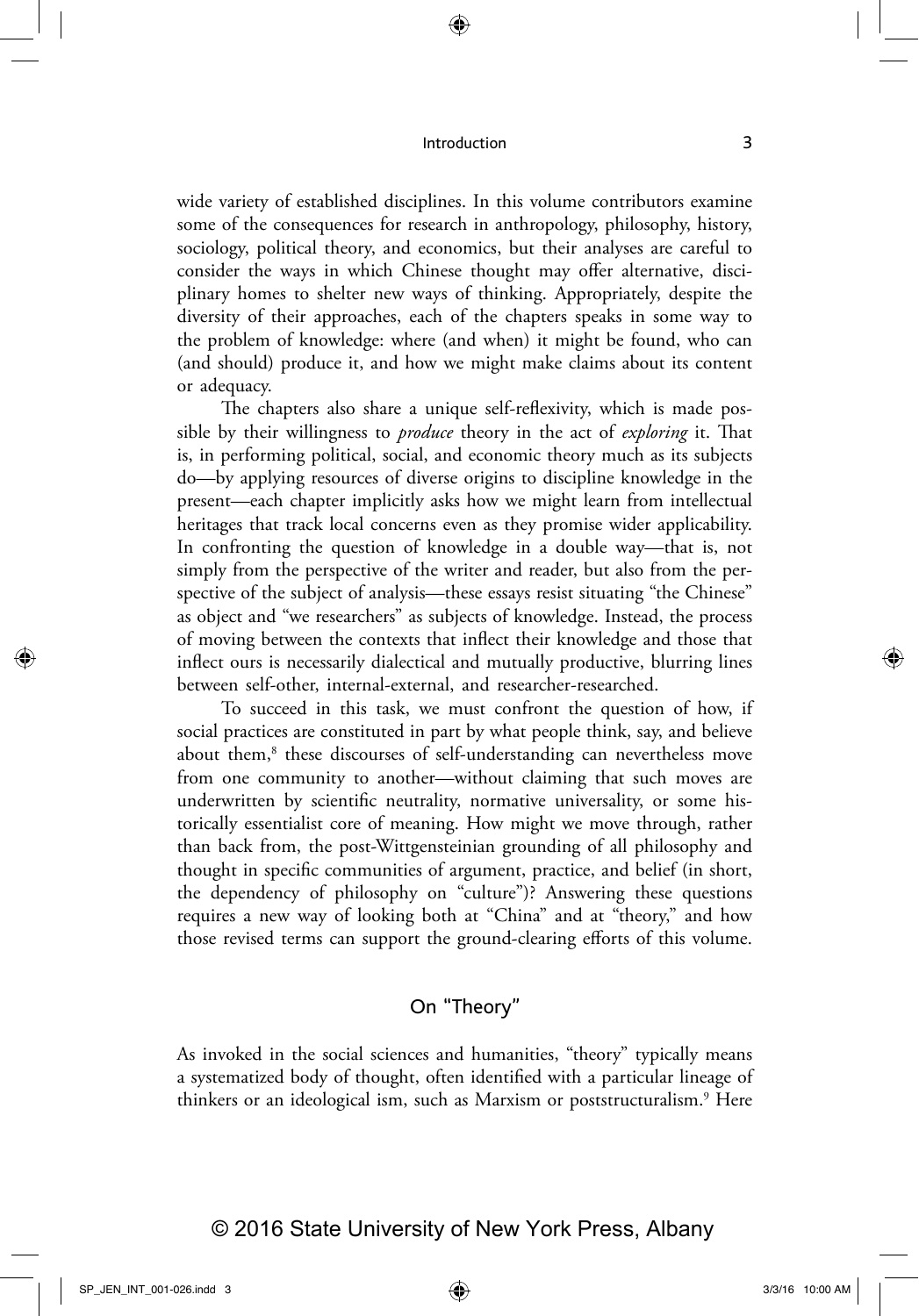I would like to develop and defend a broader notion of theory, defining it simply as a generalization in which conditions in one place or at one time, or both, are articulated in such a way to apply to other places or times. Put differently, theory is the deterritorialization of ideas to produce new and broader insight into social and political conditions elsewhere. To "theorize" thus means to reimagine diverse contexts, to visualize their similarities in ways that throw light on their differences, and vice versa. Marx was theorizing when he posed the term "capital" to capture specific continuities in otherwise disparate historical contexts, enabling him to argue for their underlying (and perhaps otherwise overlooked) similarities in modes of production. But Mao Zedong and his colleagues were also theorizing when they applied Marx's concept of feudalism to Chinese economic history using an indigenous term (*fengjian*), and realized that the meaning of both *fengjian* and Marx's feudalism required considerable revision before either could say something intelligible about the possibility for communism in China.<sup>10</sup>

As has been frequently noted, in the modern era theory has traveled almost exclusively in one direction: *from* European and American intellectual discourse—often metonymically referred to as "the West," despite its geographic diffusion across the world—and *toward* the diverse experiences of Asians, Africans, Middle Easterners, and others, whose particularity at one point or another became subsumed within the hegemony of modern Western knowledge production. The influence of Eurocentric theory was enabled through European colonization and missionary work throughout the world, sustained by the economic, technological, and military power of the industrialized West. The challenge for contemporary scholarship, confronted directly by the contributors to this volume, is thus how to reverse the historical directional arrow. How might we enable—or, more trenchantly, *perform*—the movement of theory from China toward other regions of thought, including the modern West? These possibilities, I submit, are contained within the idea of theory itself.

#### *The Pitfalls of Comparison*

In my definition here, theory is generated by the mobility of ideas across time and space, which draws attention to the ways in which contexts both transform and are transformed by its movement. On this basis, Lydia Liu and others have emphasized the importance of "translingual practice," in which meanings are not so much transferred as invented as they move from place to place.11 She is joined by others such as Naoki Sakai, who urge closer examination of the "excess" of translation and subsequent mutual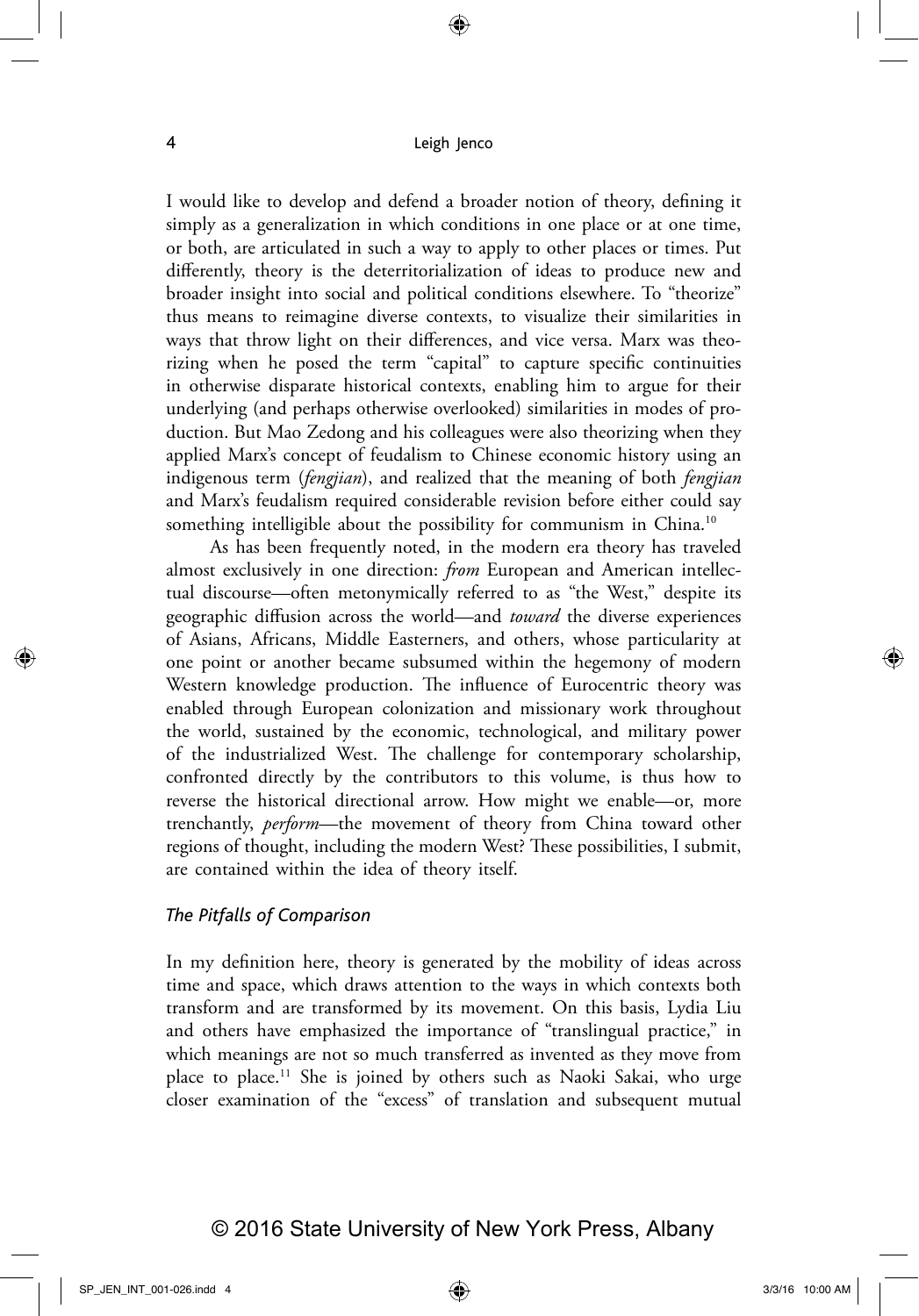transformation that accompany the use of theory, rather than of the substance of any given theory itself.<sup>12</sup> This approach to the mobility of theory or meaning stems from a desire to rescue Chinese and other colonial or semicolonial societies from the imposition of Eurocentric categories, which hinders the ability to gain clarity about the particularities of China's struggle with modernity. Resisting the assumption that there exists some given, "correct" meaning for any particular theory or idea—where "correct" is often identified with how it has been interpreted within its original European or American context—this approach focuses on how reciprocity between languages becomes "thinkable."13

As Wang Hui explains:

From this perspective, words like "*gong*" [public], "*geren*" [individual], and "*kexue*" [science] and "*shehuizhuyi*" [socialism] are not transparent concepts. Moreover, they are not simple translations. There is a volatile relationship between these concepts and the life-worlds to which they refer: Firstly, by invoking a particular space, these concepts bestow meaning and order upon a previously unordered area of life. This also entails an evaluative tendency. Secondly, the relationship between concepts and the life-world involves more than naming. When "*gong*," "*geren*," "*shehuizhuyi*" and "*kexue*" and related concepts are constructed and enter into an historical context, these concepts themselves become part of the life-world and a most vibrant factor in the reproduction of social culture.<sup>14</sup>

In an article discussing these ideas, Viren Murthy makes the point that although "Wang objects to the use of Western categories because they have no relation to Chinese history," Wang himself uses equally freighted, modern terms such as "social structure," "discourse," and "context" to describe Ming and Qing China—a move that Murthy insists, contra Wang, is unavoidable and sometimes useful.<sup>15</sup> Roxanne Euben goes further to show that such dissonance signals *all* theorizing as "an inherently comparative enterprise, an often (but not inevitably) transformative mediation between familiar and unfamiliar and, by extension, between rootedness and critical distance."16 For Euben, comparison is a necessary and omnipresent component of thinking about the world, and its worth lies not in how accurately it maps historical or material contexts but in how productively it enables reflection on and imagination of modes of life not one's own.17 She argues that theory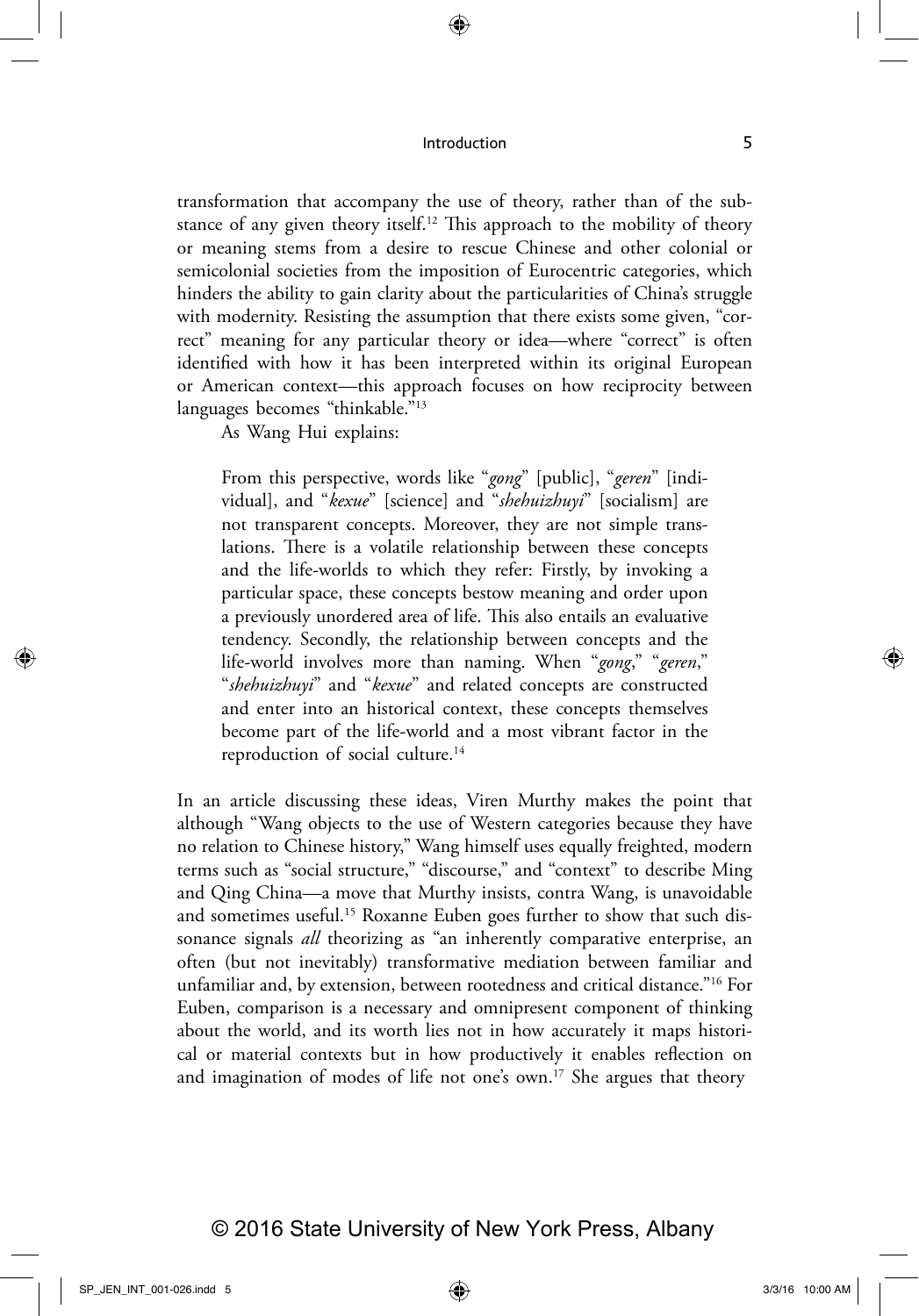is inherently comparative because it is in comparison with other ways of living, being, and constructing political collectivities that "we" are led to question the coherence and naturalness of our own. Such questioning simultaneously presupposes and enables a critical distance toward our own cultural practices and commitments. This distance is crucial to see the larger patterns and connections that inform our lives and to engage culturally unfamiliar perspectives without making them speak to and for us.<sup>18</sup>

Her understanding of comparison suggests the productive rather than reductive character of Liu's "translingual practices." To Euben, the disjunctures they mediate between what Liu calls host and target language are part of what makes theory possible. By showing that our knowledge is *always* comparative, Euben powerfully refutes the possibility that political theory can or should continue to ignore the ideas and experiences "supposedly beyond its purview." Euben and other scholars in political theory and philosophy have pointed out that this move to include historically marginalized voices in ongoing disciplinary conversations does not contradict, but in fact fulfills, the mandate of theory (and its Greek predecessor, *theoria*) to explore the estranging and unfamiliar in search of new knowledge.<sup>19</sup>

The approach of this volume intersects with this general trend to think critically and self-reflexively about how engagement with historically marginalized or "non-Western" others can transform our own inquiry, particularly the generalizations we recognize as "theory." But there are two discomfiting implications with seeing comparison alone as the defining goal of our scholarly efforts. The first is that, while comparison enhances our selfreflexivity by providing alternatives to the intellectual positions we assume, this engagement with unfamiliar perspectives need not acknowledge the possible validity, for "us," of their claims to knowledge. In the passage cited above, Euben argues that the comparative mode of inquiry she describes avoids "making them speak to and for us." In her view, we properly engage "culturally unfamiliar perspectives" when we question "the coherence and naturalness of our own" ways of doing things.

The second implication follows from the first. Comparison often inscribes an us/them boundary by valuing those perspectives for their help in questioning "*our own* cultural practices and commitments," and in seeing the "larger patterns and connections that inform *our* lives" (emphasis mine). The others of which Euben speaks in the passage above are, that is, instruments to ends within what "we" take to be theory. It is true that their perspectives provide windows into our understanding of them, and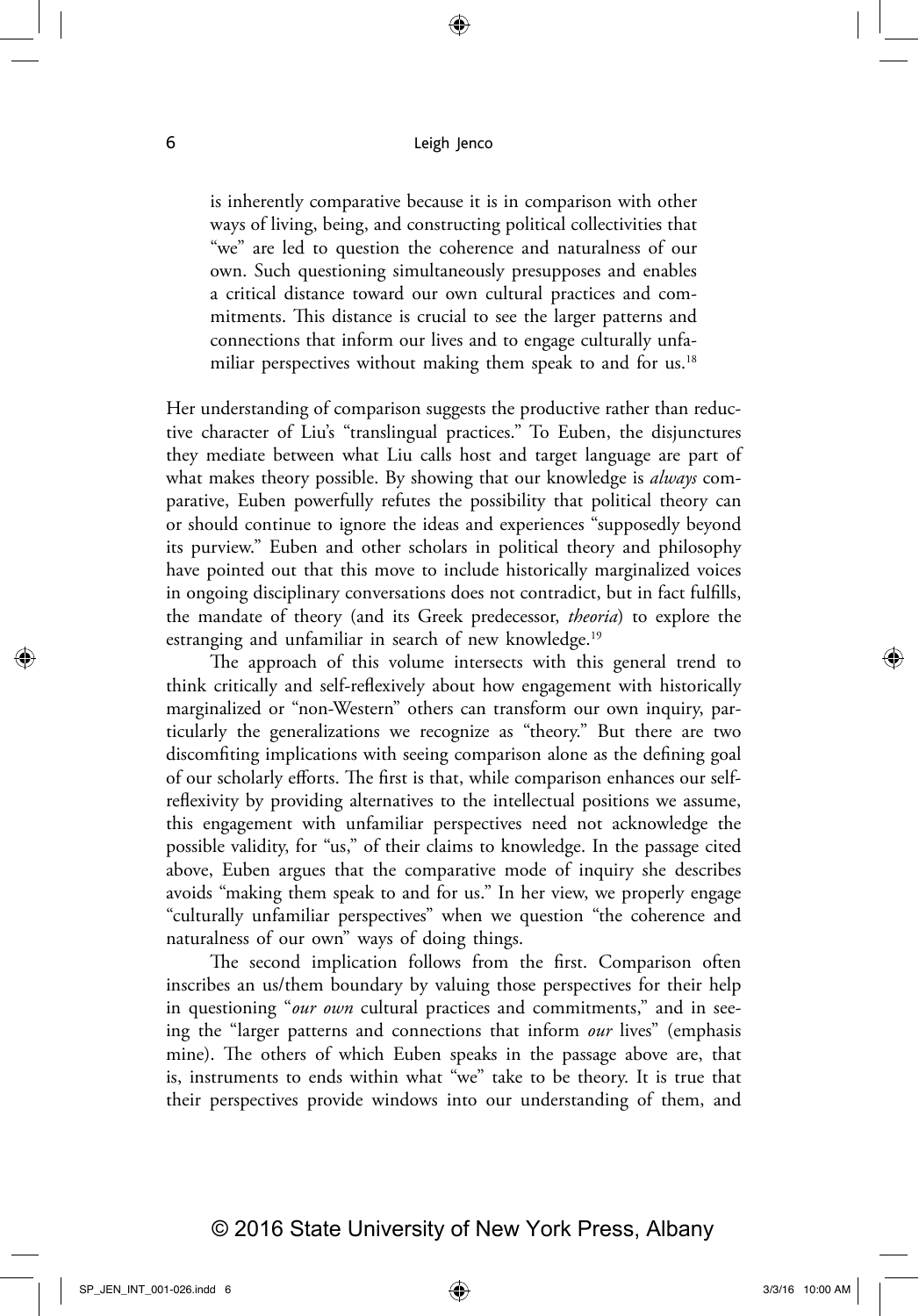these engagements raise critical questions about "who may be recognized as theorizing, in what locales, and in which genres."20 But to remain confined to comparison is to occupy a position distinct from that of the thinkers we research.<sup>21</sup> Liu typifies such a distance when she does not explain why, if her own incorporation of theories from a wide range of languages and disciplines into the idiom of contemporary Anglophone academic historical writing is to be taken seriously as a contribution to knowledge, efforts by her Chinese subjects to do much the same thing are reduced to historicized processes of "translingual practice," whose authenticity or viability is "beside the point."22 Their self-knowledge and critical reflections remain the *object* of her study, rather than constitutive parts of the "theory" she produces.

As a result of moves such as these, the theoretical frameworks of most contemporary academic knowledge production are largely derived from Euro-American, and often Anglophone, scholarship. As Margaret Hillenbrand notes,

It is the 'old masters' of Western theory [such as Michel Foucault, Walter Benjamin, Fredric Jameson, and Benedict Anderson] who continue to describe the broad contours and grant features of the intellectual landscape, and whose influence is writ large all over the canvas. Indeed, many of the basic terms of reckoning and address which frame the study of contemporary East Asian culture—keywords like power, metropolis, postmodernism, nation—are routinely glossed via reference, and thus deference, to their Euro-American 'originals.'23

There are a few important exceptions to this characterization.<sup>24</sup> But they remain at the contested fringes of disciplines whose terms they necessarily call into question, and often lack clear spaces of articulation.

#### *Theory and Its Contexts*

These underwhelming outcomes are often said to reflect the difficulties of accessing worlds of knowledge situated differently from our own: the very embeddedness of humans in richly textured worlds of language and meaning implies that our grasp of the work of cultural others is always partial, inflected by our own existing worldviews. This is troublesome for the movement of theory because, as Charles Taylor has noted, social theories are "not about an independent object, but one that is partly constituted by self-understanding."25 In order to grasp the social theories of others, we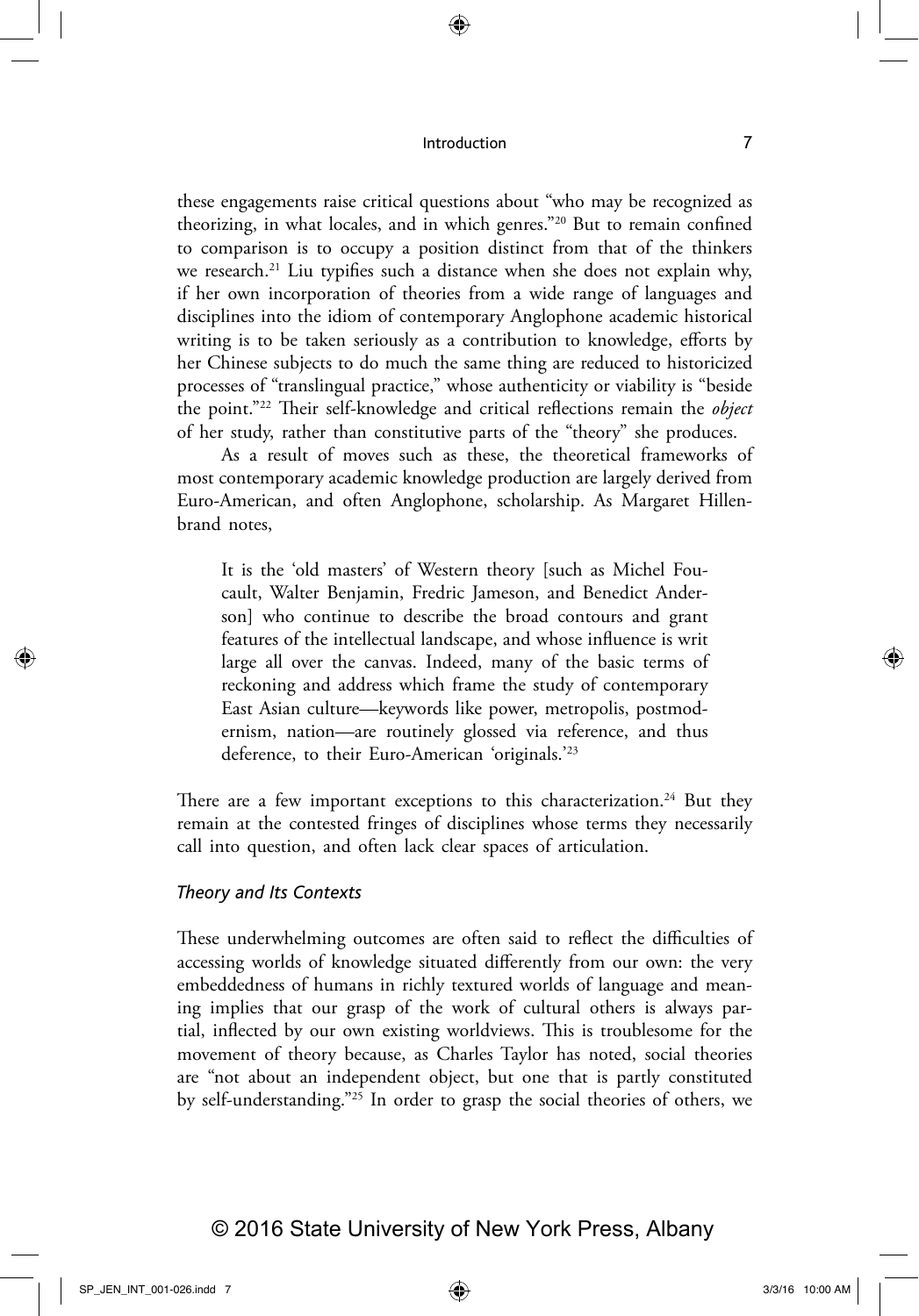would have to understand the modes of life that in part constitute them by embodying the intentions and meanings of their practitioners. Otherwise, we would be explaining their ways of life in terms of what they mean to *us*, not to *them*. 26 Assuming that we cannot grasp these culturally situated modes of life, Taylor and many others recommend a comparative perspective through which our own ways of life come to be perspicaciously resituated vis-à-vis those of others.27 In Fred Dallmayr's words, this mode of "dialogic comparison" is uniquely suited to the task of cross-cultural understanding, as it "does not pretend to possess a fulcrum outside time and space and above any other philosophy, but rather involves continuous border crossing and negotiation of boundaries."28 Cross-cultural engagement is figured as a hermeneutic enterprise which enhances self-reflexivity in the process of acknowledging difference, rather than an affirmation of differently situated thought as a basis for generalizable knowledge production per se.

I would like to suggest that such justifications tend to overstate the uniqueness of the challenge posed by cultural differences to our existing understanding, as well as of the degree to which knowledge is embedded in its local cultures of circulation. As a result, they tend to understate the degree to which our inquiry may be shaped by the terms that cultural others propose. This is because the intractability of the background conditions against which and in which theorization takes place is not a feature unique to cross-cultural inquiry (such as when "Western" thinkers try to understand "Chinese" thought). If we accept that theories emerge in the process of applying local knowledge to conditions elsewhere, and vice versa, then the tensions of difference are *constituent*, and not merely incidental, features of theory-making itself.

It is certainly the case that theories emerge, as Taylor says, in and through practices specific to particular times and places. They articulate what it is we are doing, and make explicit the norms underlying given practices, in an attempt to clarify, criticize, and often transform local conditions.<sup>29</sup> But despite their ambitions to reflect the environment that their claims address, theories necessarily respond to dilemmas over whose broader contexts the theorist has little traction. As Hannah Arendt explains it, it is not the actor's original intention but the diverse responses by many interpreters that ultimately executes, and gives meaning to, any action.<sup>30</sup> Correspondingly, many scholars have criticized theory for *imposing* the order it claims to be discovering in the world. Hanna Pitkin, in particular, argues that theory tyrannically redraws the world in its own image, by refusing to negotiate the terms of its applicability to real people and their actions: "The theorist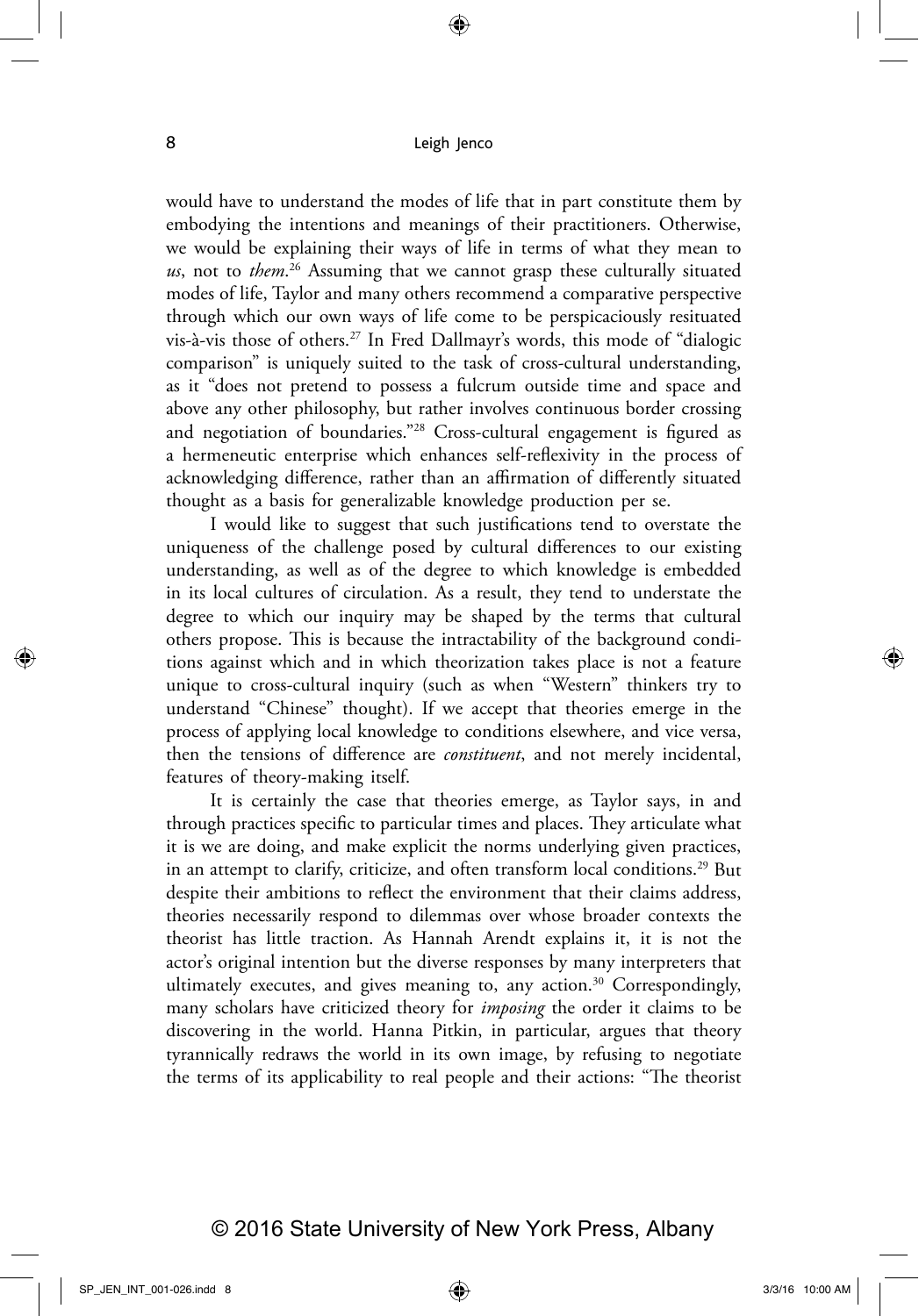stands outside the political system about which he speculates and writes; of necessity he deploys and manipulates its citizens without considering their wishes or opinions."<sup>31</sup>

Pitkin urges theorists to politicize their claims, that is, enable ongoing, collective contestation of the terms they set out.32 But her complaint also reveals another aspect of theory-making: if theories make claims about dynamic social and political worlds comprised of many actors, this suggests that contexts are necessarily *constructed*, not assumed, as theorists articulate the similarities and differences that ground the applicability of their theories. This construction of context occurs in at least two different ways. First, the point of any theory—say, about the definition of philosophy, the laws of economics, or the proper content of ritual—is to integrate the practices of otherwise disparate actors into some kind of coherent picture, so that some meaningful insight can be drawn about them as a category. Theories would not work unless they were posing some kind of similarity across difference, or some kind of difference across a perceived similarity. And differences like these exist as much *within* a perceived society as without it—hence Pitkin's complaint that theorists, in making theory, inadequately account for the particularities and responses of the people that a theory deliberately homogenizes.

Second, theory-making always takes place in the present, even as it draws on historically and culturally situated resources that (again) are beyond the total control of the theorist herself. In the process of drawing on these resources, theories help to name the contexts and conversations in which they can be said to intervene. Alisdaire MacIntyre and Charles Taylor have read this process as one in which "traditions" of discourse are perpetuated.33 Yet it can equally be said that the process interrogates (rather than assumes) the extent to which local and global contexts inflect the meaning and applicability of any given idea, discourse, or insight. Even if it is true that, as Taylor claims, "the explanatory sciences of society are logically and historically dependent on our self-definitions,"<sup>34</sup> nothing about this dependency prevents those outside of "our" self-definitions from taking up the "explanatory sciences" they shape. This possibility is amply demonstrated by the fact that the disciplinary standards of the modern social science and humanities have effectively displaced native categories of knowledge in most parts of the world.35

Such open possibilities about the multivalent relationship of present knowledge to events in the past and future are a recurring theme in this volume. Just as Chinese thinkers often contemplated the modes through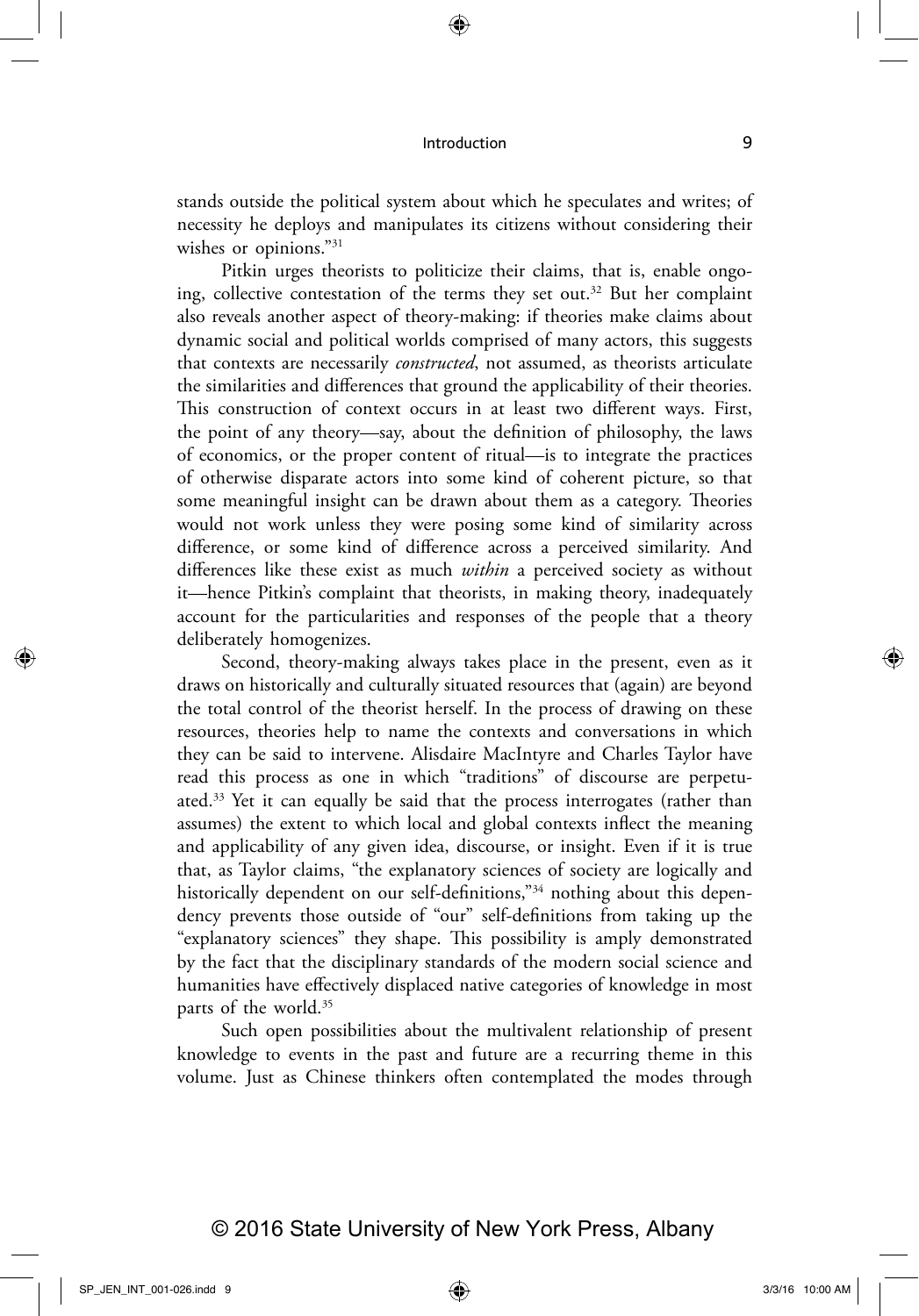which sagely knowledge of past dynasties might be assured in present contexts as well as secured for the future, many of the chapters here consider how "Chinese" presents and pasts may bode certain kinds of futures for other societies. These possibilities turn on the realization that it is actually contradictory to confine the applicability of a theory to the specific social group in which it was originally formulated (even if, as is often the case, the theory played a role in constructing the social group it addresses, by naming its field of application). In political science, for example, some theories identify "democracy" as a political system in which people lose elections. But as this definition is applied to new practices in new arenas, by new actors with new motivations and aspirations, its original claims are challenged and refigured in unceasing processes of "translingual practice." Democracy comes to be constantly renewed, but also critiqued; might its parameters expand to include Confucian *minben* ideals, in which the state cares for the people (*min*) who are seen as the foundation (*ben*) of society, or do these ideals structure a distinctly nondemocratic vision of authoritarian order? If the latter, might such an order still accord with democratic notions of legitimation?36 Does this matter?

The differences that theories may capture as similarities (and vice versa) may also serve as points of rupture or targets of interrogation. The "legitimacy of Chinese philosophy" debate is one example of how a theory about what "philosophy" is and how it should be practiced can be both generalized to new contexts, as well as resisted on the basis of alternative views of knowledge. The debate, which began in mainland China during the early 2000s, turns on how well "philosophy," understood as a contemporary academic discipline, functions to clarify what it is that traditional and contemporary Chinese thinkers are doing when they produce "thought" (*sixiang*). Does the practice of academic philosophy simply need to be expanded to include Chinese thought, as Chen Lai has argued, or might the existence of alternative Chinese modes of knowing foundationally threaten its disciplinary integrity, as Wei Changbo has claimed?37 In this debate as elsewhere, the applicability of any given set of intellectual resources are underwritten not by the cultures in which theorists find themselves, but by comparative judgments that construct equivalences and differences between contexts that may span space and time. The question of whether Chinese thought is "philosophy" turns not on the ethnic identity of its producers, or on which cultural milieu they claim as their own, but rather on a disagreement about the extent to which such thought bears similarity to what is recognized as philosophy.

Often comparative judgments like these *do* work to shore up perceived cultural boundaries, by posing connections between otherwise histori-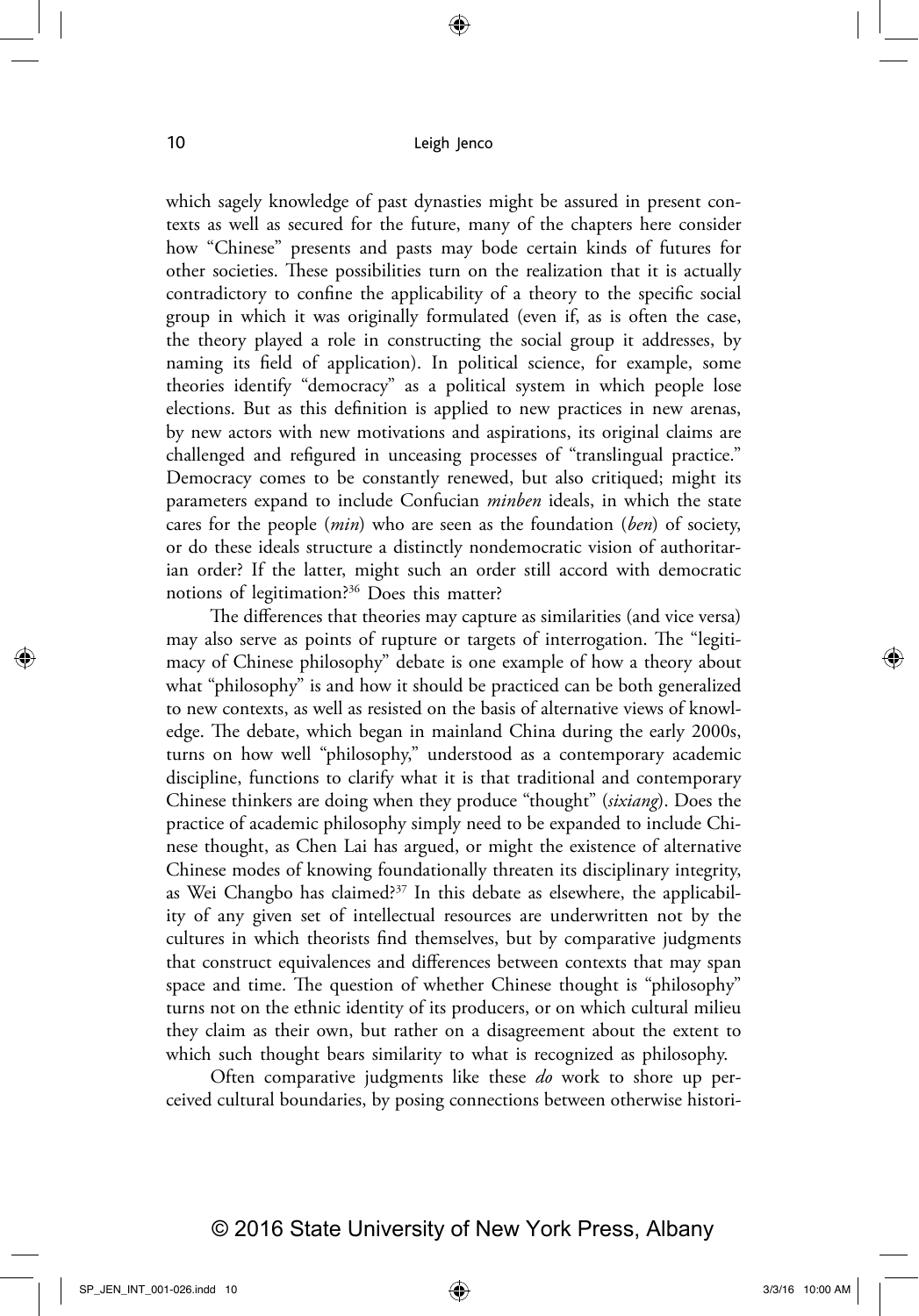cally and socially disparate groups. Ancient Athenian political philosophy is assumed to have immediate and transparent relevance to all contemporary "Westerners," regardless of their own diverse cultures and experiences; and in much the same way, ancient texts written in diverse scripts and excavated in diverse locales throughout what is now China are often presumed to have immediate relevance to contemporary Asians, who inhabit a vast region of enormous cultural, religious, and historical complexity. These continuities are often presented as self-evident and historically continuous, part of the "tradition" in which some we-group is rooted, and through which that group articulates its most serious questions.<sup>38</sup> As Chris Goto-Jones has noted, however, such traditions are never self-evident givens. They rely on ceaseless work by self-identified participants to continually exclude or include particular areas of thought along what Goto-Jones calls their "central disciplinary highway." These exclusions are often political rather than intellectual; in the case of Western political thought, for example, Goto-Jones identifies an ongoing resistance by participants to include non-Western thought, contradicting the "aspirant universalism" behind their claims to provide generally applicable scholarship that confronts the present's most pressing questions.<sup>39</sup>

"Theory" thus refers not to some specific body of texts or ideologies, but to deterritorialized claims sustained by comparative judgments, which pose equivalences and differences between temporal, cultural, spatial, or other perceived contexts. Theory is not reducible to comparative judgments, however, because even these must be grounded in particular communities of argument, whose discursive standards generate particular claims, and render them valid and intelligible. This definition does not mean to impose a unity on each chapter's invocation of "theory," so much as to draw attention to theory's contexts and consequences. The most important of these contexts are the Chinese (or Sinophone) communities of argument, whose discourses generate insights and support modes of reflection in each of the chapters to follow, but which historically have been overlooked in social and political theory. But first, we must first respond to concerns that in posing "Chinese" theory we are both shoring up a problematic ethnic category and mimicking the very discourse of "Western theory" we hope to disturb.

## On "China" and "Chinese"

Recent scholarship has persuasively deconstructed prefigured and monolithic notions of Chinese-ness, urging greater attention both to the internal complexities of Chinese thought and practice, as well as to the ethnic

## © 2016 State University of New York Press, Albany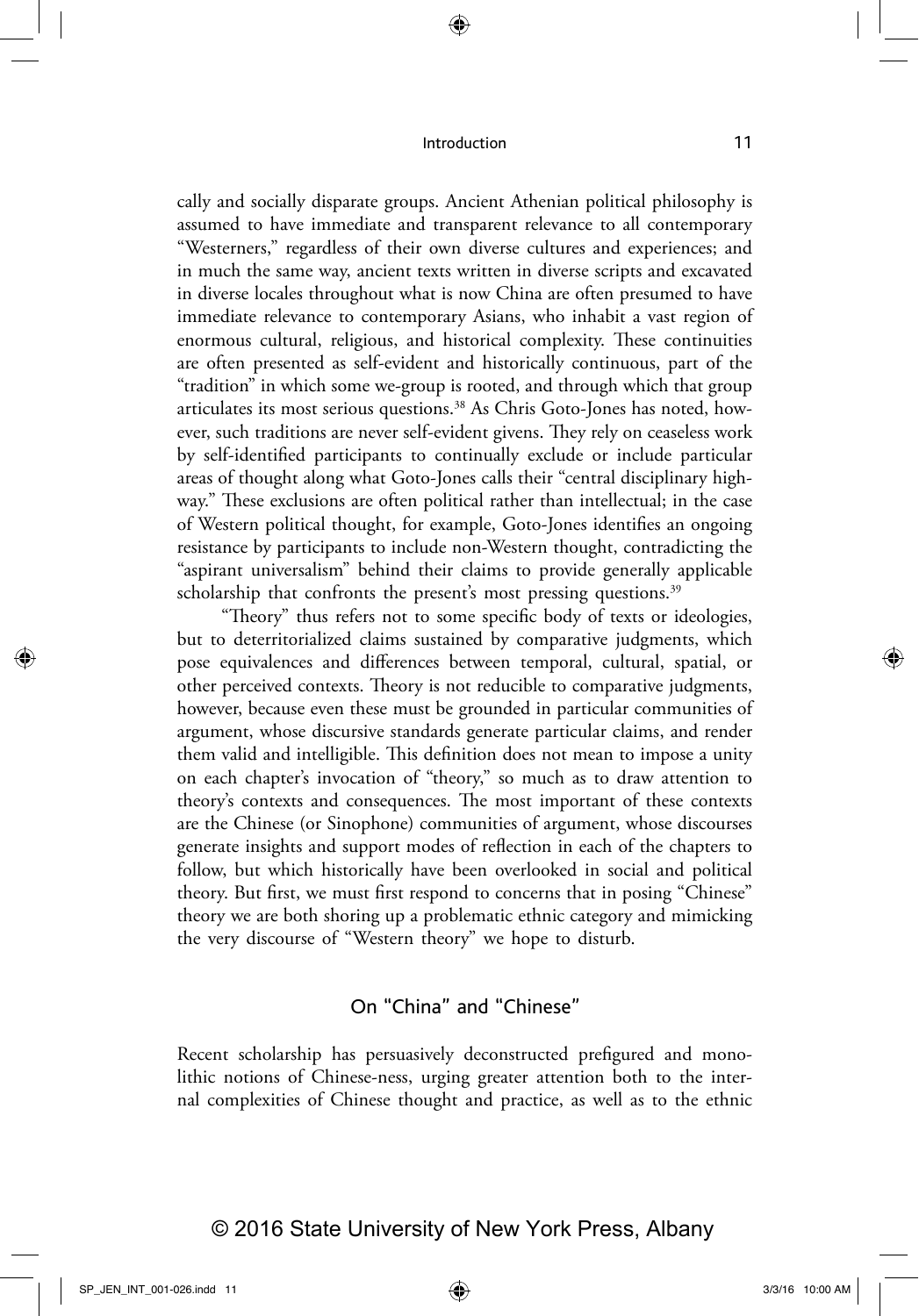heterogeneity that claims to a unified Chinese civilization often obscure.<sup>40</sup> These considerations can also be extended to the larger signifier of "Asia," into which China is often drawn. In a recent article, Shu-mei Shih reminds scholars to work against the Asia versus Western binary, and not only for the well-known consequence that the binary marks the "West" as a category of undifferentiated yet authoritative general knowledge and "Asia" as a category of particular knowledge. Shih argues that the binary further distances Asia from "the domain of theory," by willfully forgetting the "historical crossings that necessarily constituted the formation of what we call theory today."<sup>41</sup> In China, in particular, it reproduces an "imperial subconscious," which effaces its own suppression of difference, obscuring in particular the diverse (non-Han) multiethnicism that historically characterized the Qing empire. $42$ A typical response to these dilemmas has been to interrogate the conditions under which claims to identity, whether presenting themselves as "Western," "Asian," "Chinese," or anything else, come to circulate and have meaning for particular people at particular times. Emphasizing the hybrid character of all thought does important work in pointing out the process-based character of all identity: identities (or cultures or civilizations) are never unified, but constantly in the process of fracturing, blending, and (re)becoming as they respond to ongoing contact with different modes of living and thinking. As Homi Bhabha argues, identities are simply not there in any primordial sense, nor do they reflect a unitary or homogenous political object. Rather, "the transformational value of change lies in the rearticulation, or translation, of elements that are *neither the One . . . nor the Other . . . but something else besides*, which contests the terms and categories of both."43 Hybridity theories help to show, for example, that claims to universal reason which justified European imperial projects are not self-evident and self-sufficient truths, but historically situated claims that gain diverse meanings from oppositional contrasts to the practices of non-European peoples.<sup>44</sup>

In contesting Enlightenment claims to a unified reason and identity, hybridity valorizes particular local experience as a site of theory-making. It thereby offers an important tool for those scholars, including ourselves, who hope to draw attention to the ways in which Europeanized knowledge continues to occlude the theoretical autonomy of non-Westerners. Some of this work has been marshaled in the service of what Dipesh Chakrabarty has called "provincializing Europe," which seeks to reveal how Western claims to knowledge efface the particularity of certain subordinate social groups. But rather than discard Western thought, Chakrabarty urges scholars to see it now as "everybody's heritage," and to find ways it can be "renewed from and for the margins." As Chakrabarty explains, "The point is not to reject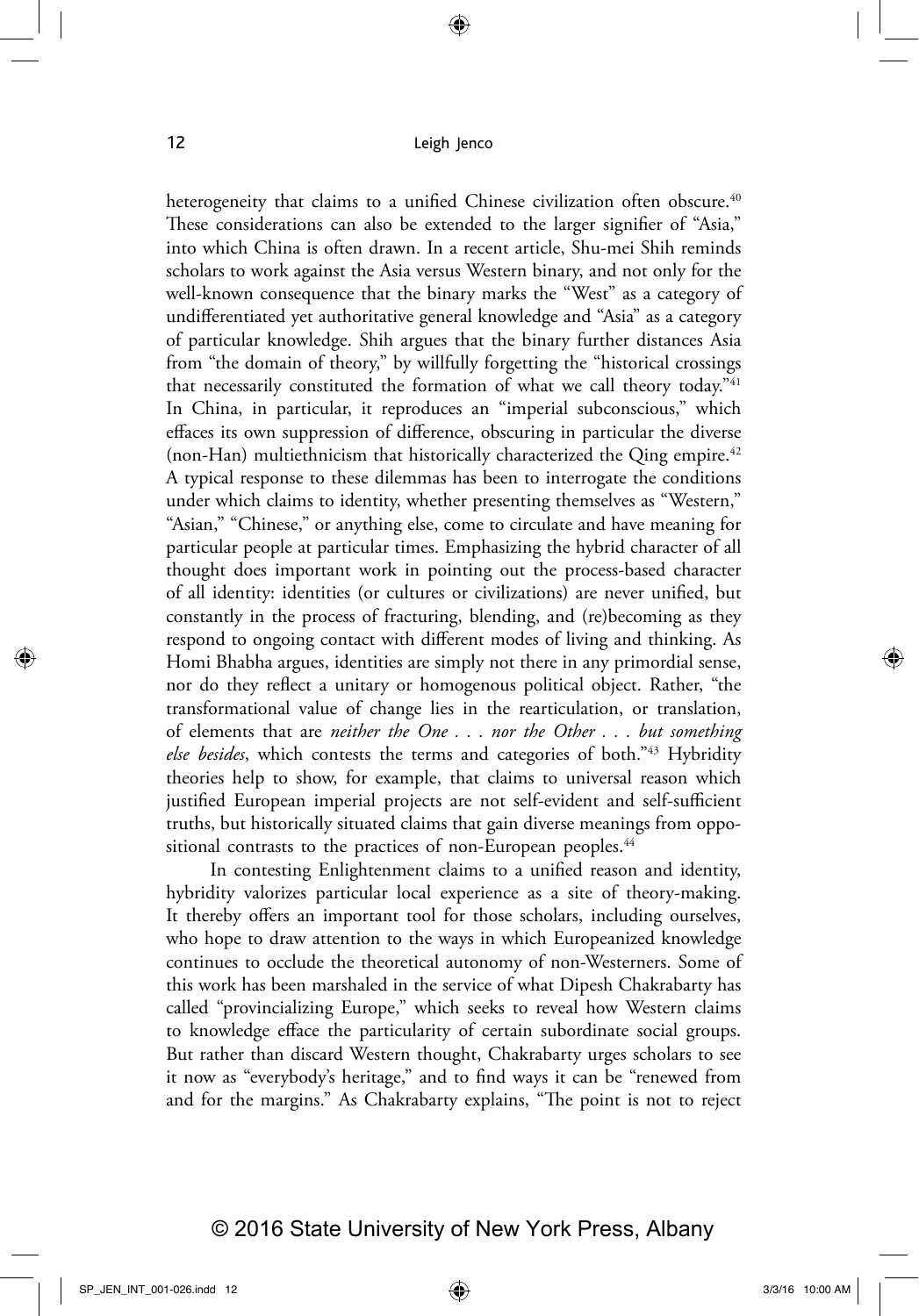social science categories but to release into the space occupied by particular Euro histories sedimented in them other normative and theoretical thought enshrined in other existing life practices and their archives."45

In work that predated Chakrabarty's by fifty years, Takeuchi Yoshimi similarly called for "the Orient . . . to change the West in order to further elevate those universal values that the West itself has produced," such that these values become "possible as method, that is to say, as the process of the subject's self-formation."46 Takeuchi joined other critics of modernity, slowly emerging in East Asia at least since the beginning of the twentieth century, who thought creatively about how an idea of "Asia" could offer a novel counterpoint to Western notions of progress and enlightenment. Like Chakrabarty and Takeuchi, however, these critical voices often saw in Asia not a repository of unique alternatives but a position from which to rethink the "West," whose terms continued to form the core of meaningful thought. Du Yaquan, editor of the *Eastern Miscellany*, one of the most influential Chinese publications in the first half of the twentieth century, is a case in point. In a 1916 essay, he powerfully refutes claims that Asia lags behind the West, arguing instead that the two civilizations were different in kind rather than in level of development. As such, the "passive" (*jing*) East had much to offer the "active" (*dong*) West, whose weaknesses as an aggressive, individualistic, and competitive civilization became increasingly apparent during the First World War.<sup>47</sup>

These approaches are important steps toward recognizing Asia as a site of generalizable knowledge—that is, knowledge potentially applicable not only to people identified (or identifying) as Asians but to anyone else as well. But using Asian thought and experience to mark fissures or failures of Western knowledge carries a dual, and mutually paradoxical, threat, which may hinder the validation of Asian theory: either it poses a false and possibly essentialist homogeneity for "Asian" (and, by extension, "Chinese" thought); or it fragments the coherence that sustains meaningful intellectual development. Du and his contemporaries across East and South Asia often edged close to the first kind of threat, in their search for a set of values to counteract what they saw as the excesses of Western materialism. Laying claim, as they did, to unique "Asian" values or civilization does clear space for the assertion of global difference. But in posing alternatives to hegemonic categories, it ends up enforcing some of its own. "Asian Values" discourse of the 1990s offers a well-known example of how a term originally posed as a source of critique can become a badge of orthodoxy and intolerance. Lee Kwan Yew and Mahathir Mohamed are only the most well-known to claim that "Asian societies are unlike Western ones," in that they value family rela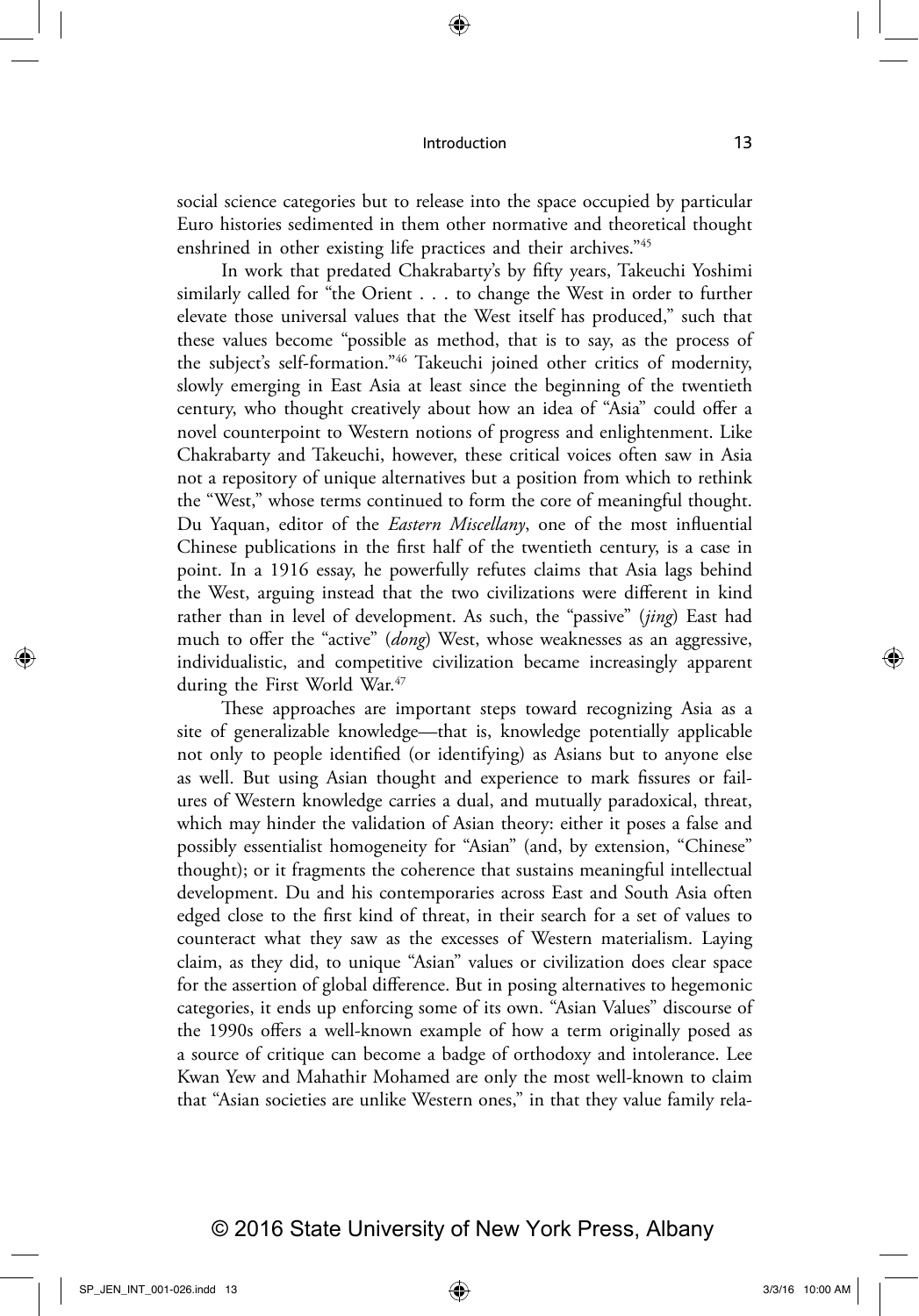tionships and economic development over democracy and human rights.<sup>48</sup>

The stark binaries invoked in these statements led scholars such as Amartya Sen to issue reminders of the enormous intellectual, cultural, and political diversity encompassed by the term "Asia."49 Sen joins Bhabha and others in pointing out how the hybrid character of thought and experience counteracts hegemonic discourses of identity. At the same time, however, this hybridity discourse broaches the second kind of threat, in that it hinders recognition of the internally self-referential and often long-standing discourses of reflection produced by these very non-Europeans. This is not only for the obvious consequence that claims to valorize "Chinese" thought risk accusations of being essentialist, hypernationalist, or otherwise untenable given the historical and cultural diversity of thought in the region. Hybridity also justifies a paradoxically insular perspective in which European thought, now seen as at least partially constituted by engagements with its cultural others, can be construed as sufficiently "globalized," so as to warrant little or no investigation of the actual thought of those others. The contributions of non-Europeans to global thought and history can be affirmed, even as the theoretical richness of intellectual life outside of Europe or the United States is ignored as a subject of scholarship. Scholars influenced by hybridity and related ideas typically undertake something like what Talal Asad calls a "historical anthropology that takes the cultural hegemony of the West as its object of inquiry,"50 or an exploration of how a term like "Chinese" becomes reevaluated in "the catachrestic modes of its signification."51 They attend to the processes by which such identities come to be articulated and supported, rather than to the potential theoretical substance of the claims themselves.

Is it possible to recognize Chinese thought as a coherent site of theory-production, without at the same time assuming some essentialist core that verifies its Chineseness? One possibility may be to consider what Yu Ying-shih, referring to Chinese intellectual history, called its "inner logic" (*nei zai li lu*).52 Citing the inadequacy of typical theories used to explain the transition from neo-Confucian *lixue* ("study of principle") in the Ming dynasty to the text-critical methods of the *kaozheng* ("empirical research") school, Yu suggests that we look to the intellectual self-understandings of the participants themselves. Participants did not see the two intellectual approaches that respectively characterized each dynasty and were mutually opposed, but rather saw two different means to the same end. Qing dynasty scholars themselves often viewed their dynastic intellectual heritage as continuous with, and in some ways more efficaciously serving, the basic aims of Ming dynasty neo-Confucianism.53 This self-understanding explains the

## © 2016 State University of New York Press, Albany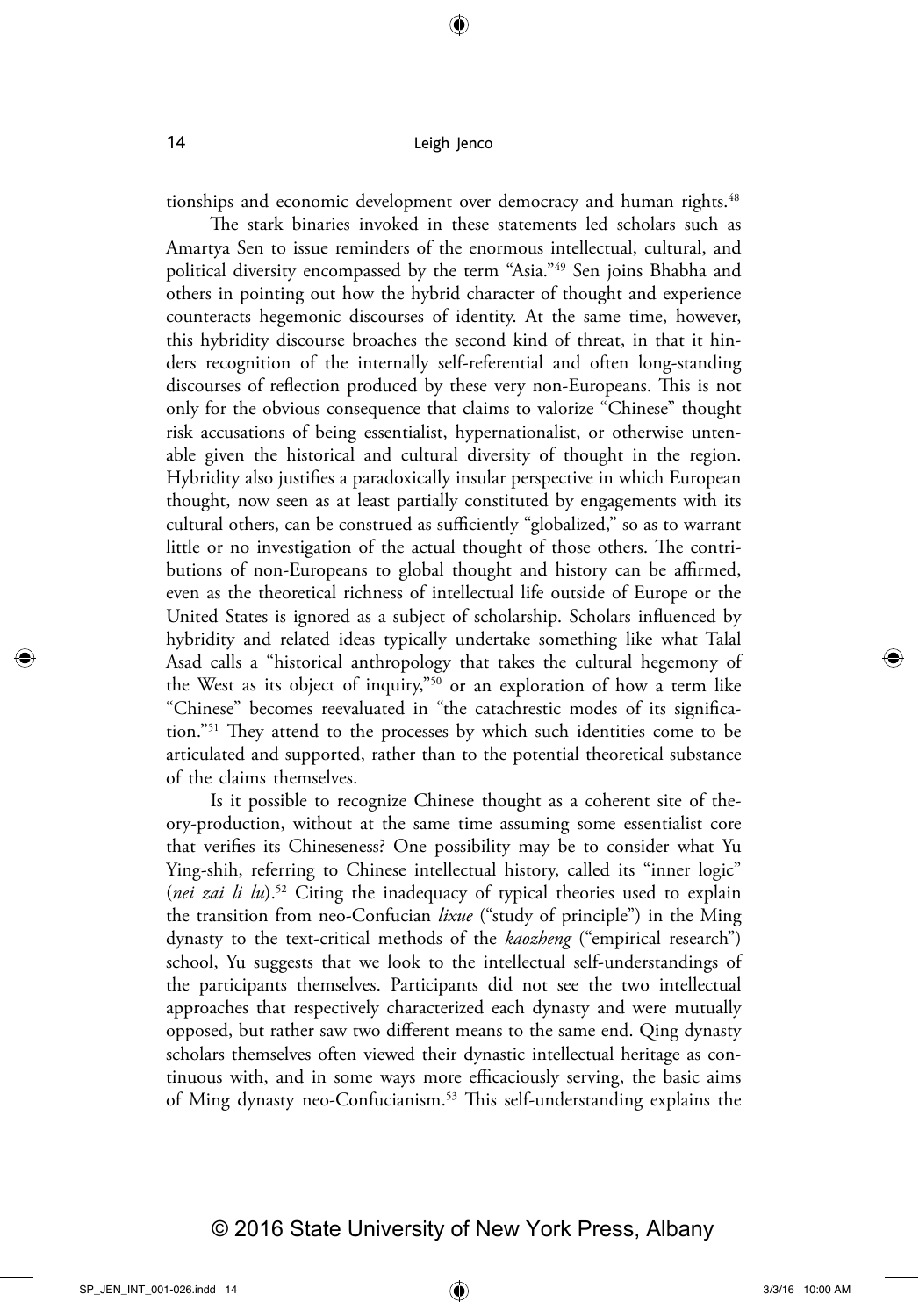turn to *kaozheng* in more illuminating ways than do post-facto (or what Yu calls "external") explanations that ascribe the shift to a fear of censorship by Manchu rulers, or to the growth of an emergent bourgeois sensibility.

Yu's point, I think, is not that a discourse like that which spanned the Ming-Qing transition is impermeable, or even that its terms of art are self-sufficient. He takes particular pains to emphasize that his internal explanation is only one among many that can and should be used to explain why Qing intellectual history eventually developed the way that it did.<sup>54</sup> But Yu does draw attention to how discourses are shaped and constituted by historical, social, institutional, discursive, and other linkages, which bind together a community of knowledge in such a way as to sustain, over time, particular modes of systematic reflection over others. These linkages transmit and refigure the logic by which particular communities see certain ideas as intelligible and relevant, and others as inconsequential. They also regulate, through historically specific modes of power and influence, the degree to which individuals can be said to contribute to the discussions of that community, and how their contributions will resonate within its existing practices. In this volume, Wu Guanjun's chapter suggests ways in which, in the mainland Chinese case at least, understanding of the Chinese community is often manifest in the sign of the nation-state. This "locality" is thus not only cultural, but also political and temporal: it extends across time and cuts through generations in the form of what Tim Cheek in his chapter calls "burning questions that confront different generations" in different ways.<sup>55</sup>

Given these considerations, the idea of "Chinese theory" at work here should be understood not as a hermetically sealed, internally homogenous entity. Rather, it marks a set of historically variegated, deeply hybridized yet often internally self-referential discourses and experiences, which can produce and discipline generalizations that apply across time and space. It is important to emphasize here that "Chinese theory" in its broadest sense is not sited only in Sinophone discourses. It may also include examination of experiences and historical events to formulate new explanations for conditions in Chinese economic, political, and social worlds, particularly those that lie outside the predictions of mainstream social science. In a seminal article, Philip Huang saw here the opportunity of asserting the "theoretical autonomy" of Chinese studies, in which we "break free of the conceptual constraints of the past and . . . join in the common search for new theoretical concepts" based on microsocial analyses of Chinese experience.<sup>56</sup> These new concepts can, in turn, be felicitously applied to other contexts, including late modern Euro-America. Generating "Chinese theory" therefore means to enlarge and apply Chinese thought and experience in ways that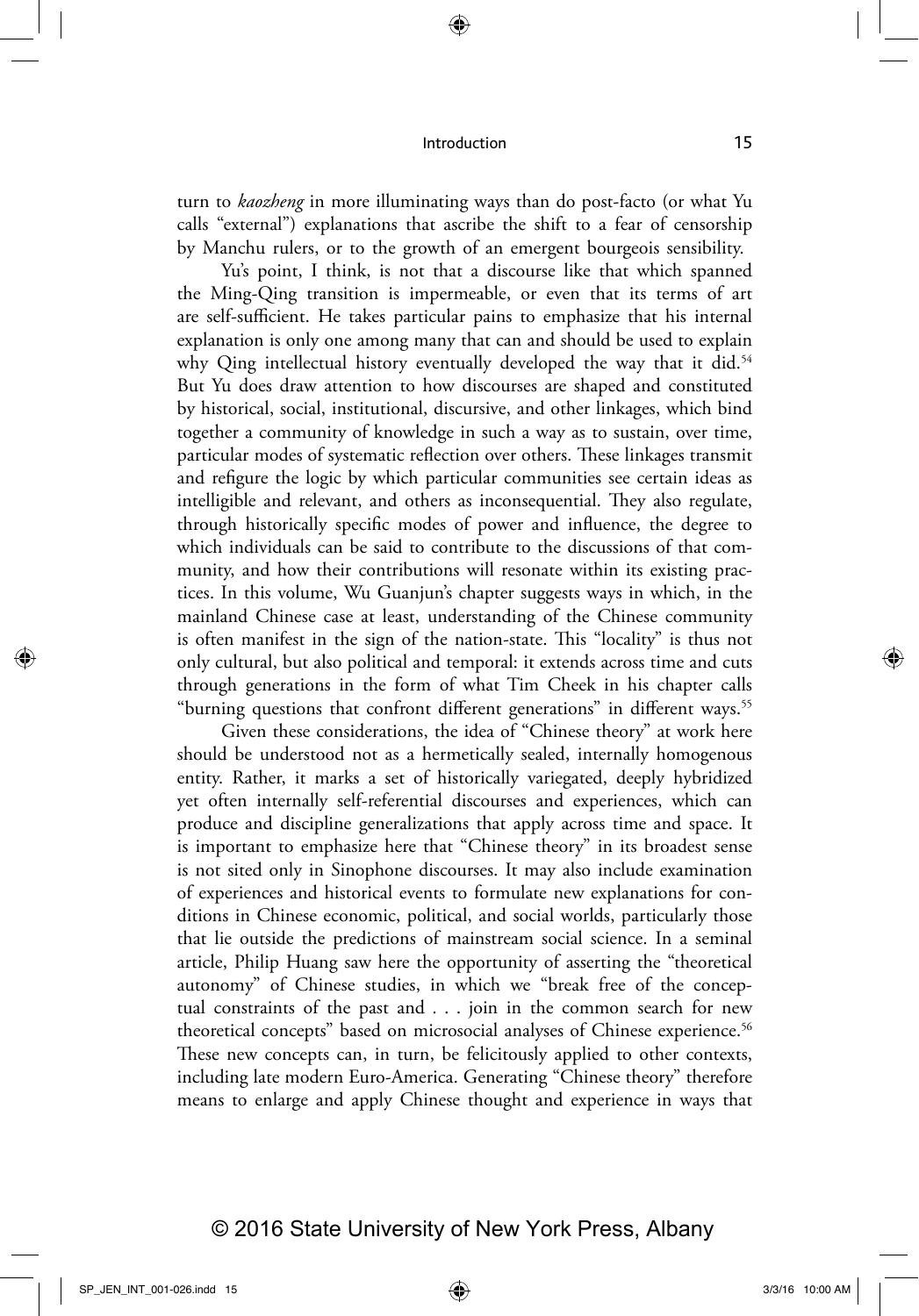are both unprecedented for, yet meaningfully continuous with, the specific contexts of their emergence. However, consonant with the discussion of "theory" above, the wider purchase of these theories cannot be assumed a priori; they are always sustained by comparative judgments, which themselves help to frame the contexts in which those claims apply.

Contributors to this volume offer examples of all these modes of producing Chinese theory. Some chapters (particularly those of Nakajima, Villagran and Brown, Jenco, and Cheek) examine historically situated Sinophone discourses in depth, to articulate ideas that can offer, and sometimes have already offered, more general insight into social and political life. Other chapters, such as that of Dowdle, use emerging Chinese economic and political realities to map a new global future on the basis of Chinese models. Still others (including Davies, Li, and Wu) tack between the discourses that mediate Chinese intellectual experience, on the one hand, and the events or conditions that make such knowledge production possible, on the other. Despite this diversity, all of these chapters share a commitment to showcase the possibility of Chinese thought and experience as more than a mere case study. They also encourage reflection on the ways in which academic knowledge-production itself—not only in terms of our subjects and terms of study, but also the attitudes we bring to that study—may itself be enriched and transformed by the Chinese theories explored in this volume. This includes bringing into focus both the difficulty and irony of experimenting with ways of thinking in Chinese while doing so in English (a point nicely thematized by Davies's chapter). We intervene in Eurocentric Anglophone discourse even as we explore alternatives to it; we highlight the marginalized features of Sinophone discourse that have been systematically excluded from contemporary academic knowledge production, even as our very use of those discourses undoes clear binaries between "Chinese" and "Western" ideas. Each chapter works from Chinese perspectives—taking into account a wide range of primary and secondary material in Chinese, produced for both academic and popular audiences—to reflect on these adventurous possibilities for the location of knowledge, its conditions of production, and the modes through which its content or adequacy is legitimated, challenged, and sustained.

The volume is divided into two parts. The chapters in part I, "Chinese Theory and the Conditions of Knowledge," explore Chinese ideas *about* knowledge to reflect on the conditions under which it may enjoy more general applicability, including how and where such knowledge may meaningfully circulate. These insights are extended in part II, "Chinese Thought across Time and Space," which demonstrates the ways in which Chinese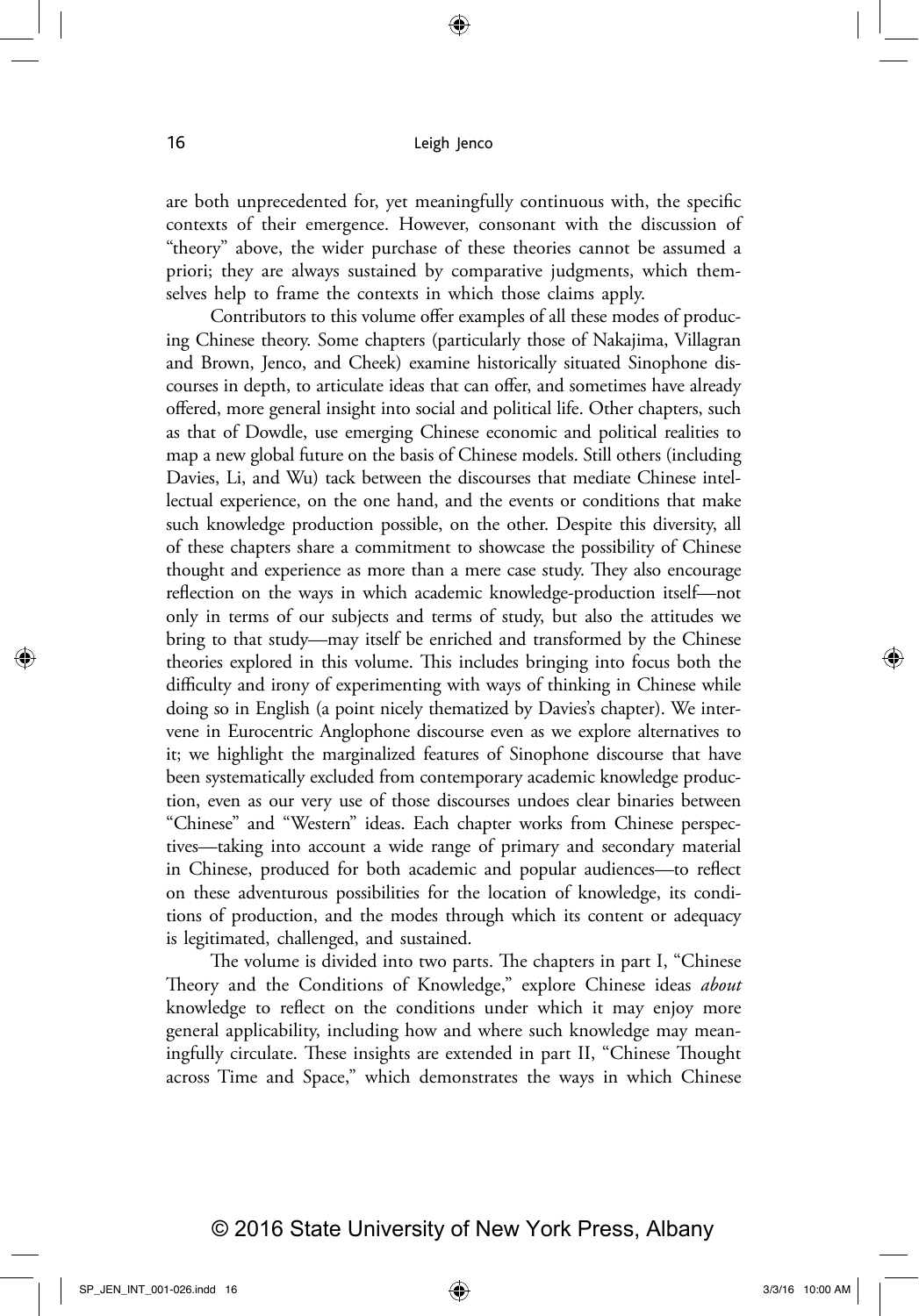thought and experience offer the same kind of predictive and culturally autonomous insight we derive from Euro-American sources.

### Chapter Summaries

In chapter 1, "Knowing How to Be: The Dangers of Putting (Chinese) Thought into Action," Gloria Davies self-reflexively considers the task of theory-making from a Chinese perspective. In doing so, she helps to frame subsequent chapters' explorations of the emotional regimes and substantive relationships that mark Chinese theories of knowing. Davies asks how Chinese thought (*sixiang*) might be generalized as theory, while retaining its identity as a form of inquiry characteristically harnessed to a moral and pedagogical resolve. According to Davies, academics in the Euro-American world generally tend to advance intellectual inquiry which, in a post-Enlightenment spirit, "relies on tools for reasoning that are designed to make conceptual analysis ever more precise."57 In contrast, *sixiang* constitutes not so much a technique of knowledge as a "redemptive disposition" that "expects knowledge to deliver a good."58 This long-standing disposition in Chinese critical inquiry constructs particular relationships to the past in the form of what Davies calls a "poetics of history," which accords special importance to the concrete achievements of historical exemplars so as to provide redemptive moral instruction to thinkers in the present.<sup>59</sup> The chapter argues that if we wish to affirm Chinese thought as "global theory," we would need to broaden the very idea of theory to include the moral insights to which Chinese thought aspires—which frequently take it toward questions of *how to be* as opposed to the Western philosophical preoccupation with *what is*. Davies warns us that our very attitudes toward knowledge, and "our" past, must change as we come to "think of our acts of intellectual discrimination as reflective of our personal conduct."<sup>60</sup>

What, then, are the implications for using Chinese thought as theory, given that it often endows knowing with a moral purpose? The next two chapters consider ways in which the emotive commitments of Chinese knowledge may actually resolve tensions within contemporary philosophy. Paralleling the connection between emotion and morality limned by Davies, in chapter 2, "Grounding Normativity in Ritual: A Rereading of Confucian Texts," Takahiro Nakajima examines theories of ritual in classical and medieval Chinese discussions to show how their emotionally regulatory capacities offer alternative groundings for normativity. Analytic philosophy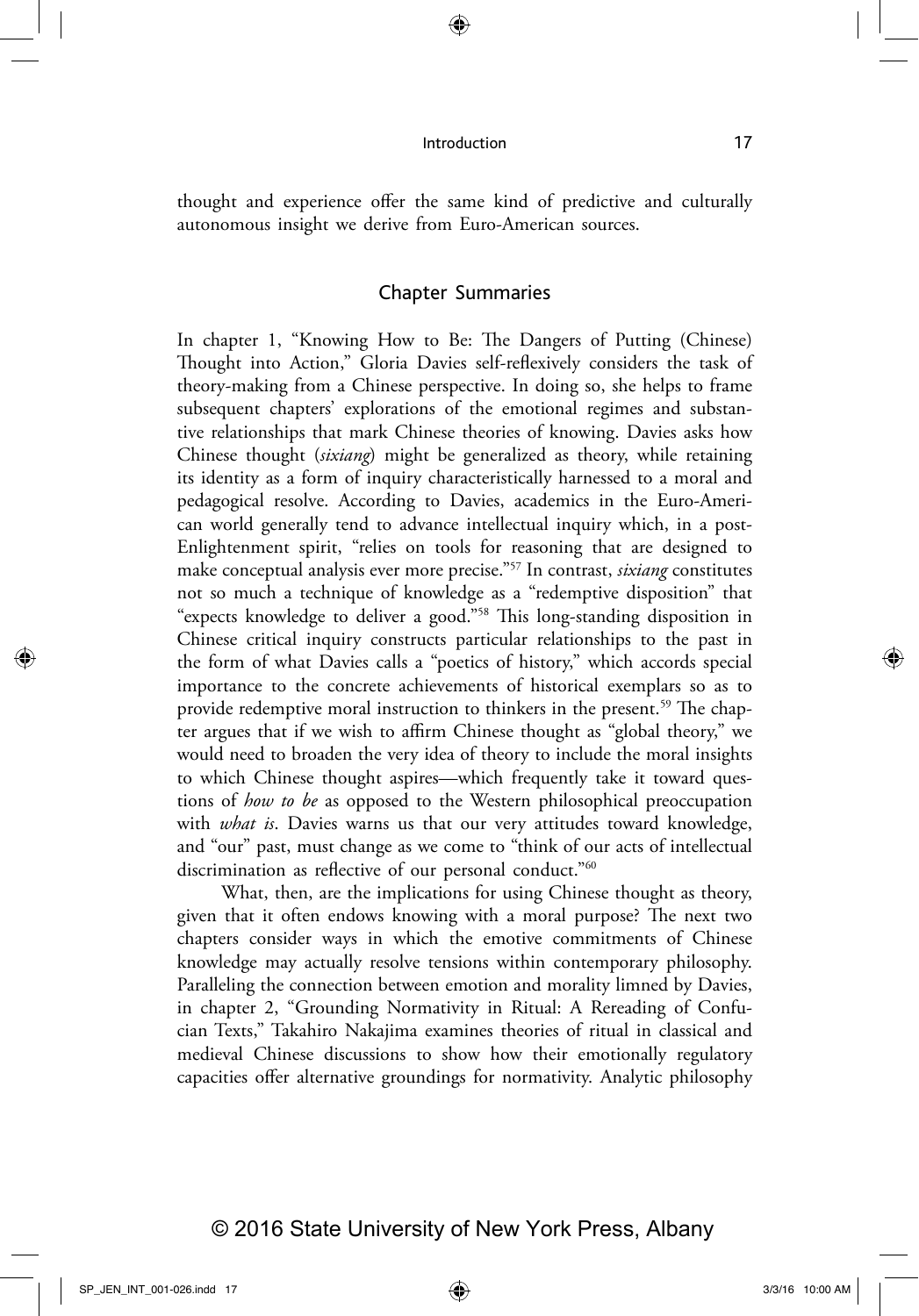has long struggled to locate the foundations of normativity in the structure of human consciousness, but has so far failed to do so without appealing to transcendence. Nakajima argues, however, that Confucian philosophers, particularly Xunzi, articulate an alternative, and potentially successful, form of normativity through the performance of rituals, which they understand as grounded in the natural affections of human beings. Ritual, which Nakajima argues can be understood as socially emergent customs rather than sagederived rules, transforms natural affections by extending them outward to other beings, including animals; as such, it avoids reference to a universal principle of the good in favor of other-oriented emotional practice.

Timothy Cheek shows how these creative preoccupations with emotion as a basis for normative and political knowledge recur in twentieth-century Chinese political theory. In chapter 3, "Attitudes in Action: Maoism as Emotional Political Theory," Cheek draws from Mao Zedong's rereading of Marxist-Leninism to show that emotion has long been theorized as integral to proper modes of knowing and being in Chinese contexts. In Maoism, thought is conceived not only as information, but as a form of proper practice, brought into being through correct "cognitive-affective dispositions" (*taidu*) that are conceived as both the mechanism and embodiment of human agency. *Taidu* theory, Cheek argues, provides a vocabulary for deconstructing habitual, reactive, or unreflective action, but more importantly posits an explanatory mechanism for change in cognitive activities. It therefore usefully addresses the question of normative and motivational forces in political life. Where much political theory of emotions has focused on how feelings may influence cognitive judgment and deliberation, *taidu* also prescribes a method for political *action* in the form of a pedagogy of self-transformation.

As these chapters suggest, the tight relationship between cultivated emotion and correct action in both historical and contemporary Chinese thought offers important insights, but nevertheless is not without its tensions. Chapter 4, the final chapter in this section, "A (Psycho)Analysis of China's New Nationalism," examines the consequences of those emotional configurations in the production of contemporary Chinese nationalist sentiment. Drawing on both internal self-analyses and external evaluations of popular and intellectual nationalism in the PRC, Wu Guanjun shows how these discourses embody fears of both cultural others, such as the "West," and historical and future uncertainty about the place of China in a larger world. This chapter offers a useful close analysis of the ways in which mainland Chinese intellectuals in particular debate both the boundaries of space (national territory) and time (the global future), on the one hand, as well as China's role in constructing and inhabiting those spheres, on the other.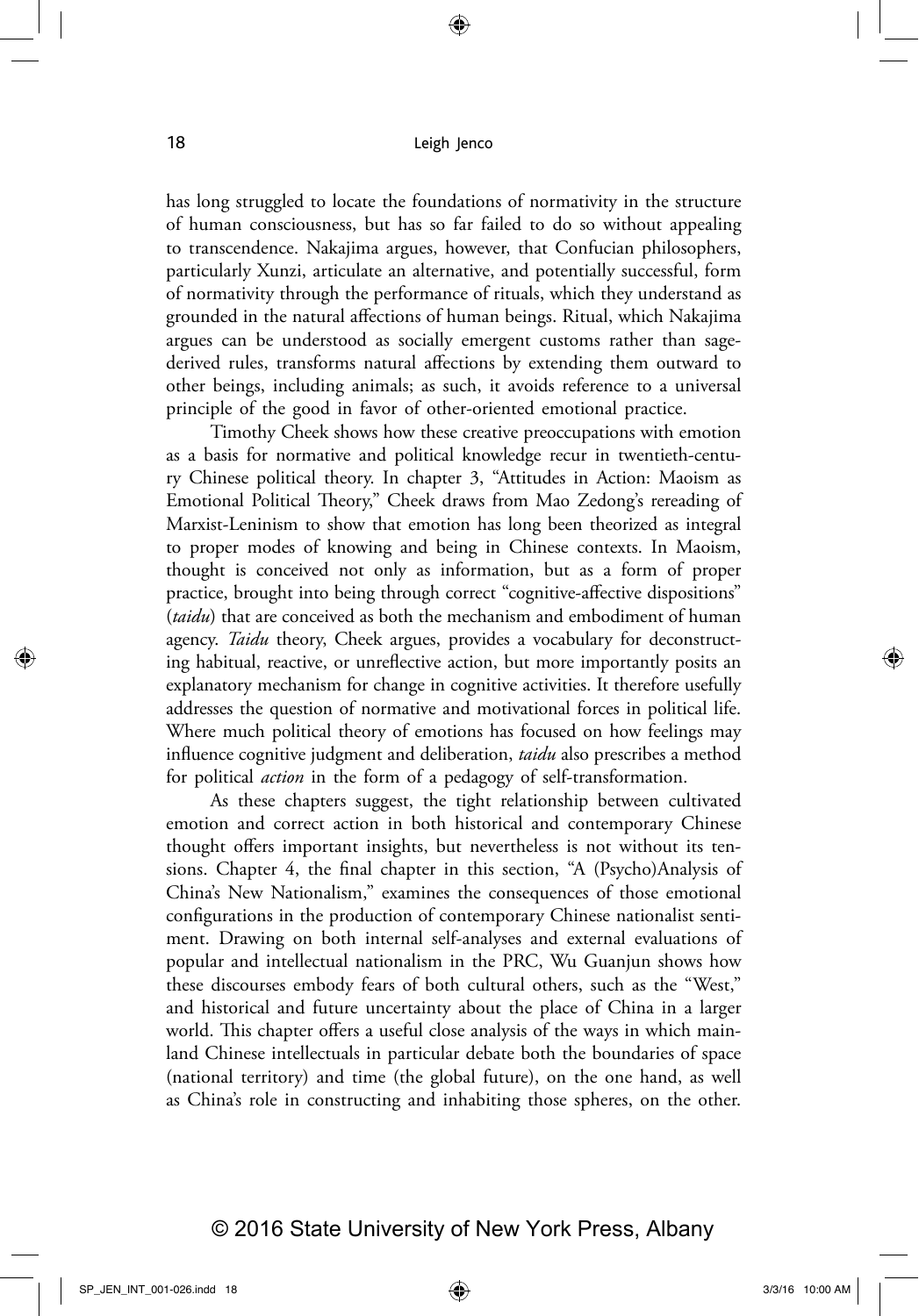In doing so, it illuminates the internal debates that contest the boundaries of Chinese identity (prominently though not exclusively associated with nationalism), and which regulate the promotion of "Chinese" models and ideas elsewhere.

Building from the theoretical possibilities articulated in part I, the chapters in part II, "Chinese Thought across Time and Space," show that not only do Chinese pasts offer insight into the Chinese present, but contemporary trends in mainland China may herald the economic and legal future in other parts of the globalizing world, including Europe and the Americas. These possibilities are anchored in Chinese theories of knowledge mobility examined in chapter 5, "New Communities for New Knowledge: Theorizing the Movement of Ideas across Space." In that chapter, Leigh Jenco draws on the work of two seminal thinkers of modern China, Liang Qichao and Yan Fu, to theorize the transportability of new ideas into geographically and culturally distant communities (what Liang and Yan call *qun*). Their approach contrasts with many recent critiques of ethnocentric knowledge production, such as those of Charles Taylor, where communities mark the contextual limitations to the application of knowledge generated elsewhere. Yan and Liang rather ask a more political question: How might communities be created or transformed to broaden the circulation and application of knowledge? Practically, the two thinkers built study societies and local parliaments to enact the communities demanded by Western forms of governance; theoretically, they advanced a specialized "study of communities" (*qunxue*), which offers both example and theory of how the communitybased character of knowledge can expand rather than limit the contexts in which knowledge is meaningful.

In suggesting *qunxue* as an explanation of how knowledge moves across communities, Liang and Yan indicate the metatheoretical capacity of Chinese thought—that is, its capacity to think creatively about how theories themselves may interact, evolve, and have an effect on the world. Chapter 6 continues this exploration from a Confucian perspective, while offering further reflection on the connection between knowledge and emotive commitment raised in part I. In "The Evolution and Identity of Confucianism: The Precedence Principle in Reforming Tradition," Chenyang Li explores a Confucian approach to understanding the underlying historical identity of a shared set of practices and thought. In a demonstration of simultaneously thinking both about and within what he calls the "Confucian cultural community," Li argues that the idea of precedence (*xu*) as theorized by a wide range of Confucian thinkers, such as Han Yu and Zhu Xi, can help to validate future evolutions of the tradition, without at the same time ascrib